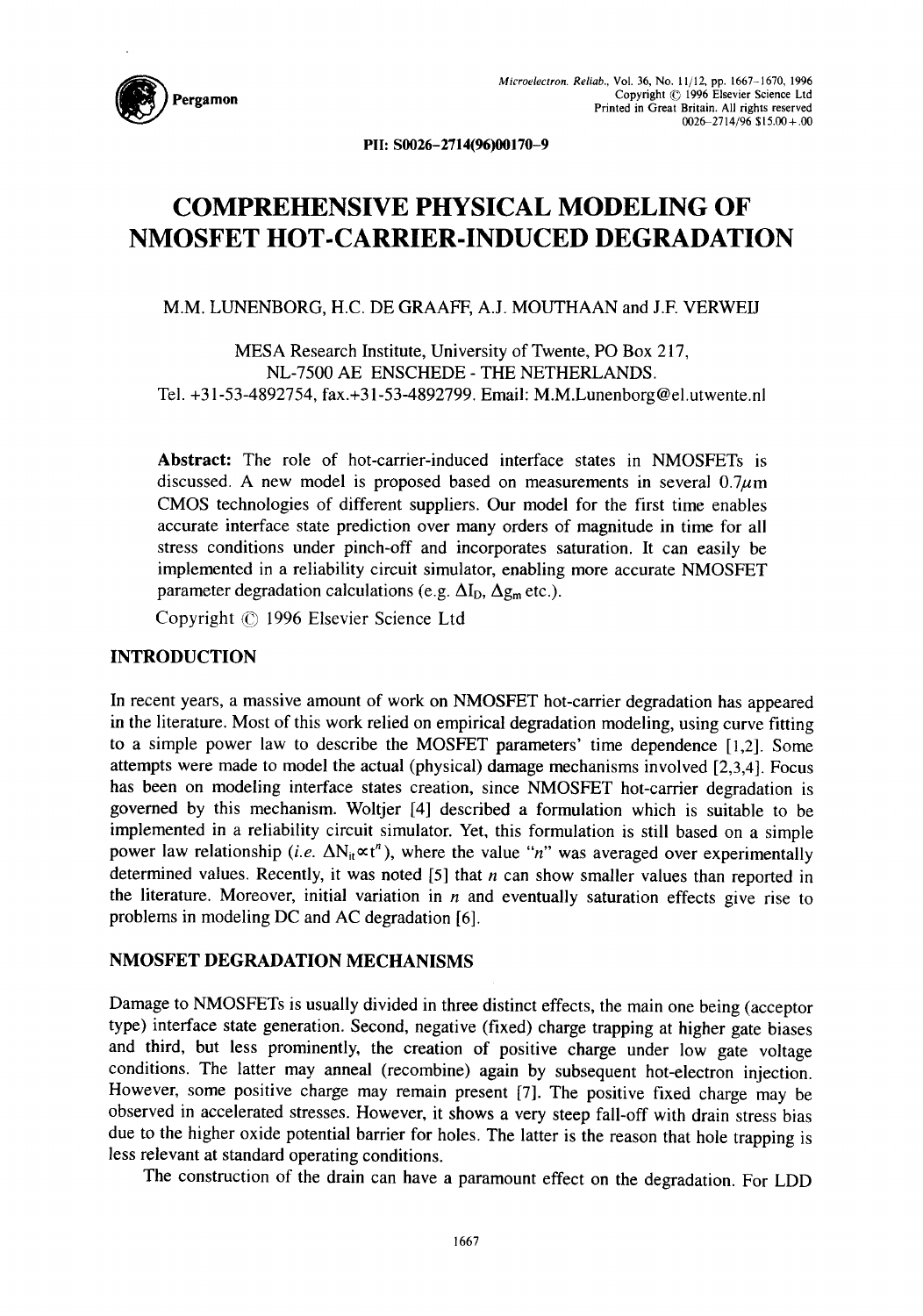type drains, it is known that interface state generation in the LDD causes increased series resistance and consequently gives rise to altered electric fields in the MOS device [8]. Furthermore, the spacer oxide can be very sensitive to hot-carrier injection, due to its lower quality. If positioned just above the point of injection, it may easily trap (fixed or interface) charges and affect device behavior.

### **EXPERIMENTAL**

Considering the generation of interface states at the  $Si-SiO<sub>2</sub>$  interface in the channel and in the LDD, we observed a pronounced saturation of interface state creation for all our experiments. We used LDD as well as conventional drain type NMOSFETs in several  $0.7 \mu m$  CMOS technologies (oxide thickness  $t_{ox}$ =15nm) of two different suppliers. Effective channel lengths varied between  $0.5$ -0.8 $\mu$ m and various stress conditions were applied with stress times ranging from  $10^3$  to  $10^5$  s. We performed charge pumping (CP) [9] and I-V characterization after stress and observed that the value of  $n$  continues to decrease with increasing stress (Figure 1). We believe that the build-up of negative charge in interface states is retarded by Coulomb repulsion of this charge.





Our measured generation of interface states (by means of the net CP current increase  $\Delta I_{cp}$ ) in many hot-carrier experiments for stress conditions under pinch-off and for both LDD as well as conventional drain NMOSFETs, obey one single relation (see Figure 2) given by Eq.(1).

$$
\Delta I_{cp} = A.h(1 + C.t/\tau_{lcp})
$$
 (1)

In Eq.(1),  $\tau_{\text{Icp}}$  is the lifetime at -in our case- a criterion of  $\Delta I_{\text{cp}}=100pA/Hz/m$ . Our model is able to describe the time behavior of the interface state generation and is essentially different from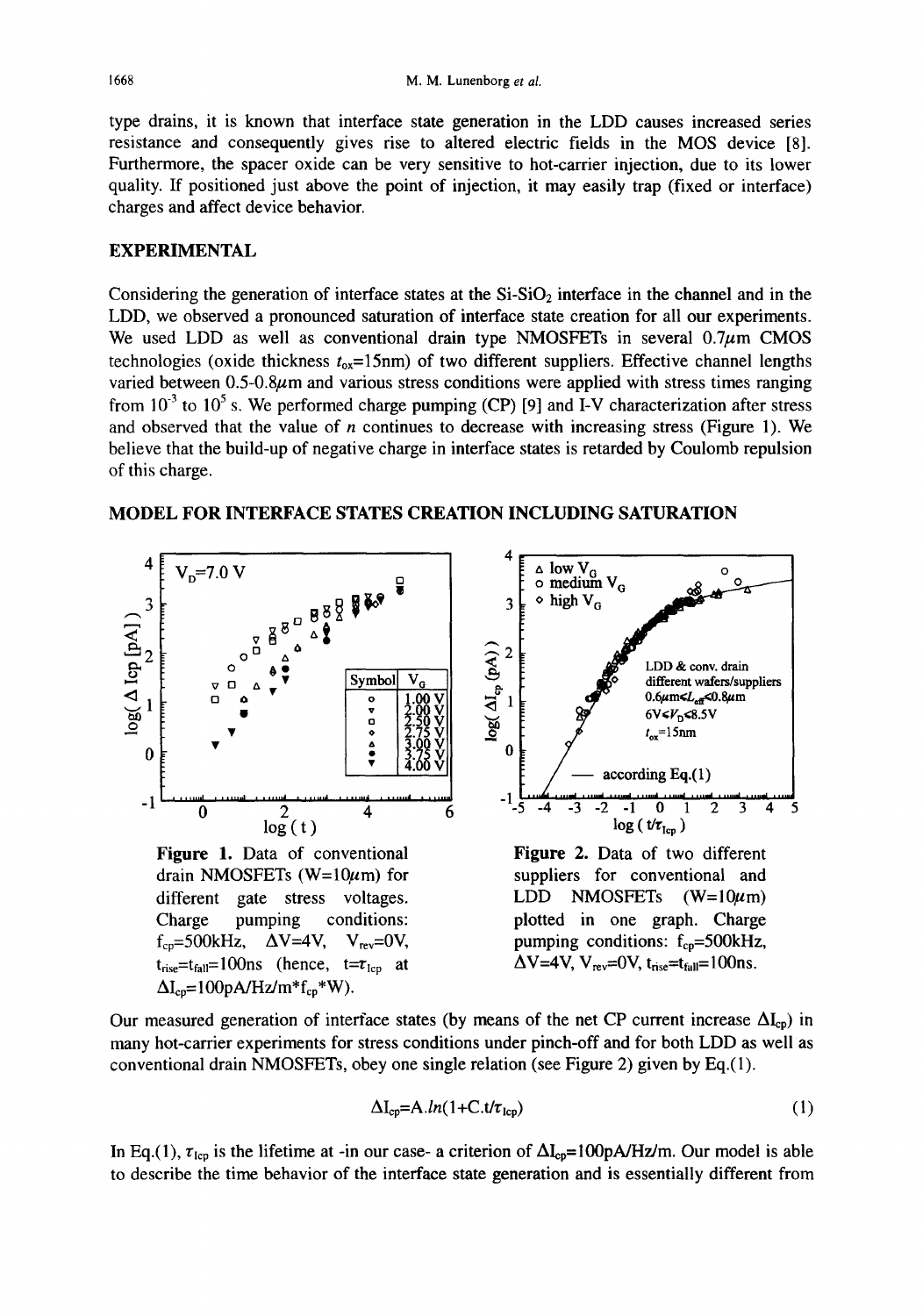that of Kim *et al.* [10]. It model enables us to predict interface state generation in NMOSFETs for different bias conditions and geometries, based upon two (constant) parameters A=229pA and C=8.14, which hold for all our experiments so far. The measured  $\Delta I_{cp}$  falls on one single curve over many orders of magnitude in  $t/\tau_{\text{Lcp}}$  for various stress biases under pinch-off. Medium  $V_G$  has been defined as  $V_G@I_{B,\text{max}}\pm 1V$ . Measured  $\tau_{I_{CD}}$  was used in constructing the plot of Figure 2.

Note that the self-limiting behavior is included self-consistently and therefore the model can simultaneously account for the reported varying value of  $n$  with stress time [5].

Using the lifetime model given by Eq.(2) as proposed in [4], with one technology-related constant C<sub>w</sub> and universal coefficients a and b, we are able to predict  $\tau_{\text{Icp}}$ , (shown in Figure 3).

$$
log(\tau_{\text{1cp}}) = a.[-\phi_{ox}/\phi_{\text{i}}.log(I_{\text{B}}/I_{\text{S}})]^{\text{b}} - log(I_{\text{S}}/W) + E_{ox}/E_{0} - C_{w3}
$$
 (2)

where  $I_S$ ,  $I_B$ , are source and substrate currents respectively, W is transistor width and  $\phi_{ox} \approx 3.2$ eV,  $\phi_i \approx 1.3$ eV,  $E_{ox} = (V_G - V_T - V_D)/t_{ox}$ ,  $E_0 = 80$ MV/m,  $a \approx 11$ ,  $b \approx 0.5$ . It must be emphasized here, that choosing another lifetime criterion (e.g. 10% transconductance change) will only affect the value of  $C_w$  (also shown in Figure 4). Since transconductance shift also contains the effects of fixed charge trapping under accelerated stresses, plotting the quantity  $\tau_{gm}$  will in general be less accurate, as is observed in the plot.



Furthermore, using Eq.(2) to calculate lifetimes  $\tau_{\text{Icp}}$  and substituting this into Eq.(1), we are also able to calculate  $\Delta I_{cp}$  (or  $\Delta D_{it}$ ) for various gate and drain biases and different channel lengths under pinch-off. This is shown in Figure 5 for calculated lifetimes according to Eq.(2) and using measured substrate and source currents.

In Figure 6, we plot the degradation of inverse transconductance  $(\Delta(W/g_m))$  *vs.* normalized stress time  $t/\tau_{W/\text{gm}}$ , with  $\tau_{W/\text{gm}}$  defined as the time to reach a change of 5.10<sup>-3</sup> m/A/V. The hot-carrier-induced transconductance change can be shown to be (approximately) inversely proportional to the number of interface states [3]. Therefore,  $\tau_{W/gm}$  and  $\tau_{lcp}$  have a simple